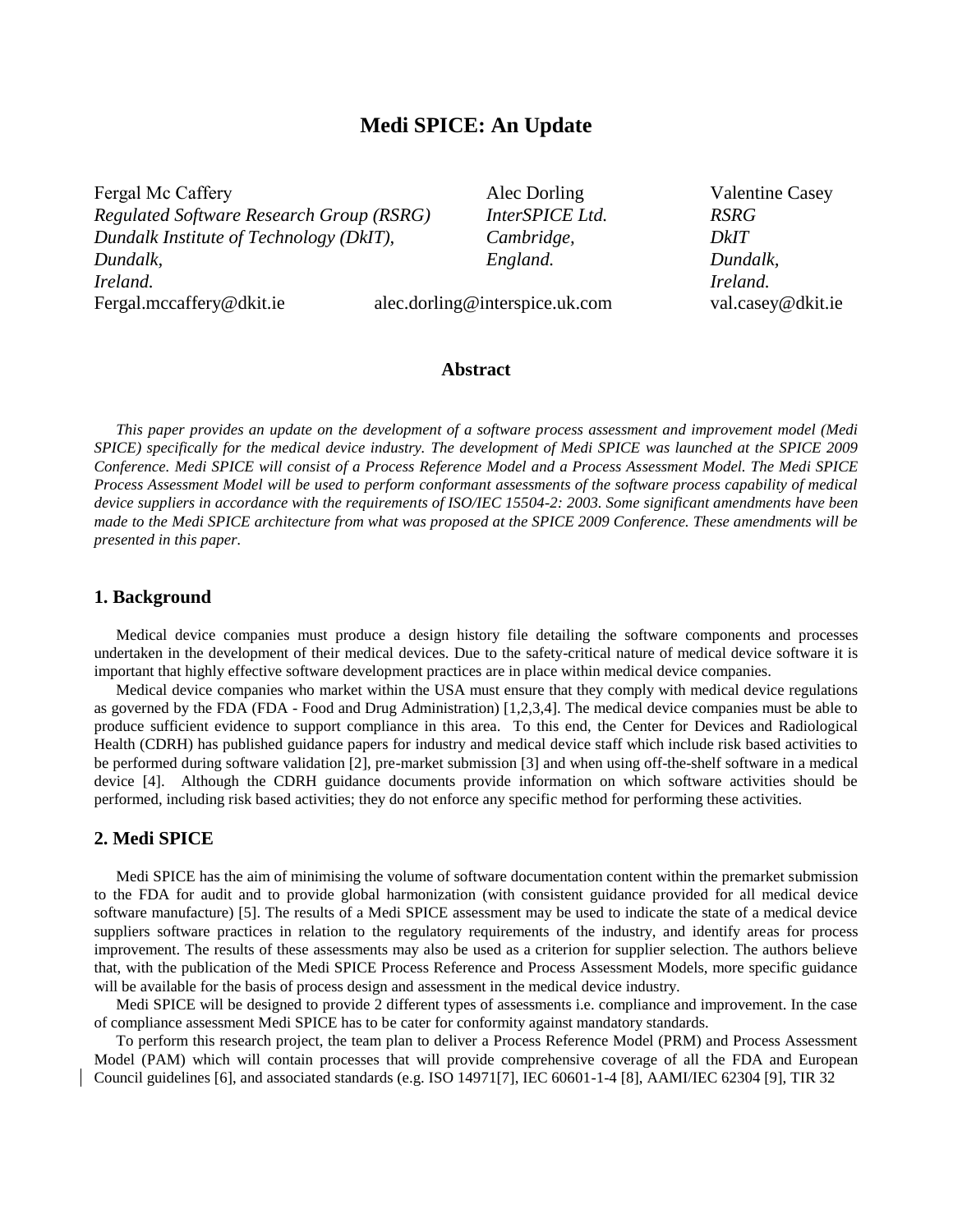[10] (which is now being replaced by IEC 80002-1[11] ), ISO 13485 [12]) for the complete software development lifecycle.

An overall objective will be to propose a conformity assessment scheme to support first, second or third party assessment results that may be recognised by the regulatory bodies. The Medi SPICE PRM and PAM will consist of a defined set of software processes that will contain base practices which when utilised will assist medical device software development organisations to fulfil the regulatory guidelines and standards of the medical device industry. Medi SPICE will cover the complete medical device software development and maintenance lifecycle.

#### **3. Original plan for the development of Medi SPICE**

Originally, the authors thought that the PRM and PAM of the Medi SPICE assessment standard should be derived from all 48 ISO/IEC 15504-5[13] processes and that additional practices would be added from the IEC 62304 standard. This was considered important as the IEC 62304 standard contains the medical device software lifecycle processes that have to be adhered to in order to achieve medical device regulatory compliance, a key objective will be to provide coverage of all processes that are either included in or referenced from IEC 62304.

In the original approach to Medi SPICE [14] the authors investigated the mapping between relevant ISO/IEC 15504-5 processes, the 3 safety based processes in Part 10 of ISO/IEC 15504, the eleven FDA software development areas and the 5 process area groups defined in IEC 62304.

#### **4. Amended plan for the development of Medi SPICE**

The main aim of Medi SPICE is to improve the quality of medical device software. Therefore, it is important that we carefully consider the needs of the medical device industry to ensure uptake of Medi SPICE within the medical device software industry. Hence, we set-up an advisory board containing representatives from the medical device software industry, medical device industry associations and medical device standards committees. We then invited the advisory board members to review our plans for Medi SPICE development and they highlighted that was an important issue. The medical device software industry adopts the AAMI/IEC 62304 standard for software development as it is aligned with both the regulatory needs of the FDA and the Medical Device Directive and therefore medical device organisations are familiar with the process names etc. used within the AAMI/IEC 62304 standard. Therefore, in order for Medi SPICE to be attractive to the medical device software development industry it should adopt the same structure and process names as the AAMI/IEC 62304 standard.

Therefore, the authors made a decision to change the Medi SPICE architecture to use the AAMI/IEC 62304 processes as the foundation for the model and then to incorporate practices from relevant 15504-5 processes. Additional practices will also be added from relevant medical device regulations and guidelines.

# **4.1. Medi SPICE PRM and PAM**

The Medi SPICE PRM and PAM will have a process for each AAMI/IEC 62304 process. Therefore Medi SPICE will contain the following processes and sub-processes:

*Software Development Process,* which includes the following sub-processes:

- Software Development Planning
- Software Requirements Analysis
- Software Architectural Design
- Software Detailed Design
- Software Unit Implementation & Verification
- Software Integration & Integration Testing
- Software System Testing
- Software Release

*Software Maintenance Process*; *Risk Management Process*; *Software Configuration Management Process*; *Software Problem Resolution Process*.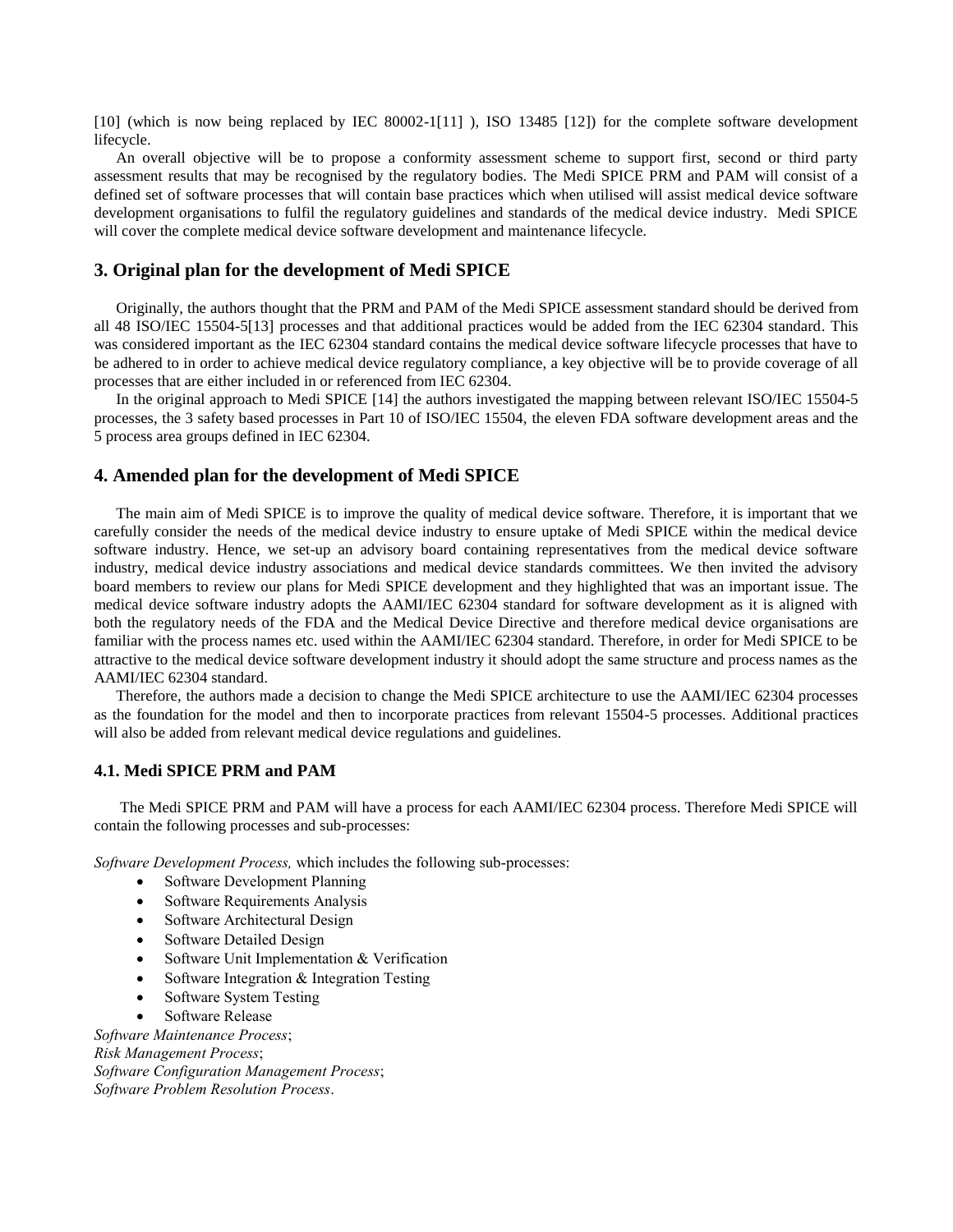The Medi SPICE PRM will contain the following for each of the processes/sub-processes:

- process name;
- purpose;
- outcomes;
- notes.

The Medi SPICE PAM will contain the following for each of the processes/sub-processes:

- process name;
- purpose;
- outcomes;
- notes:
- the set of base practices required to accomplish the process purpose and fulfill the process outcomes;
- sample work products;
- characteristics associated with each work product;
- measurement framework and process attributes.

# **4.2. Medi SPICE Development**

The development of Medi SPICE is currently ongoing. During the last six months the project leader focused upon developing the Medi SPICE architecture, liaising with the medical device software industry to obtain input and obtain testbed organisations, forming an advisory board for the Medi SPICE project, obtaining resources for the project, and recently putting a project team in place that will develop Medi SPICE. The project team will deliver Medi SPICE by performing the following tasks:

- 1. Sequentially analyse all sentences within each of the medical device standards;
- 2. Categorise sentences into mandatory "Shall" statements, "Should" statements, "May" statements etc.;
- 3. Place all categorized sentences in a database;
- 4. Provide a comprehensive list of all medical device (sentences) requirements mandatory and otherwise;
- 5. Group the requirements around the AAMI/IEC 62304 processes to form Medi processes;
- 6. Map relevant ISO/IEC 15504-5 processes against Medi processes to form the Medi SPICE PRM and PAM
	- For each Medi process:
		- o Integrate this Medi process with relevant ISO/IEC 15504-5 processes:
			- Assign a process name (taken from AAMI/IEC 62304);
			- Develop a purpose;
			- Develop outcomes;
			- Develop notes;
			- Develop the set of base practices required to accomplish the process purpose and fulfill the process outcomes:
				- Base practices will be spread across multiple attribute levels;
				- Base practices will also be composed of sub-practices.
			- Develop sample work products (integrated from ISO/IEC 15504-5 and AAMI/IEC 62304);
			- Develop characteristics associated with each work product.
		- o Pass the developed PRM and PAM process to the advisory board for review;
		- o Assess feedback from the advisory board ;
		- o Implement appropriate changes;
		- o Pass the amended PRM and PAM process to the advisory board for approval.
		- Develop a measurement framework and process attributes (compliant with 15504-2 [15]);
			- o Develop a lightweight assessment method:
				- Trial in test-bed medical device companies;
				- **Tailor based upon feedback and performance.**
			- o Develop a formal assessment method:
				- Trial in test-bed medical device companies;